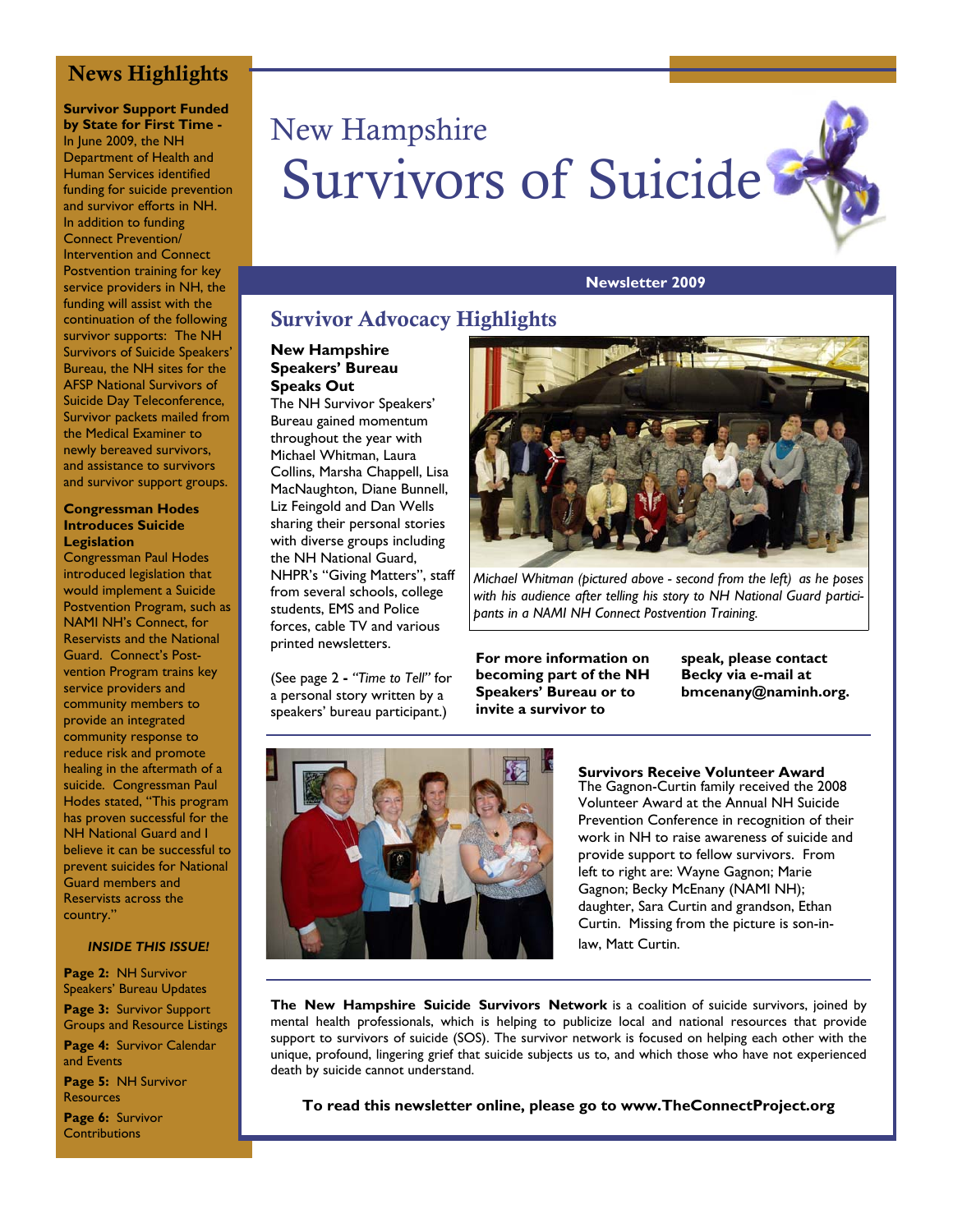#### **Page 2**

#### **The Penates Foundation of Hampton NH Awards Grant to the NH Survivors of Suicide Speakers' Bureau**

The NH SOS Speakers' Bureau was developed in May of 2008 by NAMI NH with input from survivors. It is comprised of survivors of suicide who have been trained to speak to the public safely and effectively about their loss. Members speak about the loss of their loved one, how they coped and continue to cope and what has helped/what has not helped. Survivors speak publicly about the death of their loved one as a way of educating the public and advocating for suicide prevention efforts. The grant received from the Penates Foundation will help expand this program. The funds will be used to support two speaker training programs in 2010, as well as provide support and technical assistance to speakers once they are trained.

For more information about these training programs or to invite a survivor to speak, please contact Becky McEnany via e-mail at bmcenany@NAMINH.org

#### **Maine Provides Speaker Training for Survivors of Suicide**  The Maine Youth Suicide Prevention Program will the curriculum de-

scribed above to provide training for Maine survivors of suicide to speak publicly about their losses. Training is anticipated in the Fall of 2009.

**NH Survivors of Suicide LifeKeeper Quilt Continues to Promote Healing and Education**  The quilt, made by NH families and friends of those who have died by suicide, has been exhibited at over eighty places in the past two years. If you'd like to exhibit the quilt, please contact Becky via e-mail at bmcenany@NAMINH.org



# **NH SURVIVORS SPEAKERS' BUREAU NEWS**



**Time To Tell**  Stefan Phillip Chapple died by suicide April 23, 2002. He was 17 years old and he was my extraordinary son. Stefan suffered with depression from the age of 15 until his very sad and tragic death. Since then I have been consistently tossed around in a cyclone of emotional turmoil. Losing a loved one to suicide comes with its own set of assorted after effects. The feeling our loved one chose to leave us or didn't love us enough to stay is heartbreaking. We come to understand that our loved one was ill and cannot be held responsible for the decision to end their life. We try to grasp at the idea when we are told it is not *our* fault. Yet we blame ourselves, we question *everything* we did or said. Our guilt, anger and pain can sometimes completely consume us.

Survivors of suicide may try various ways to ease that pain and get support during this devastating time. Different things work for different survivors. For me, it was trial and error. I tried a Support Group which I did not like at all.

*"What we have once enjoyed we can never lose. All that we love deeply becomes a part of us."* 

- Helen Keller

Either I was not ready or it just wasn't the right group for me. After a few months I joined an online support group that truly helped me through many shaky days and nights for almost 2 years.

I wanted to become active with NAMI early on, but found I wasn't emotionally capable to fully participate. Then, a couple of years ago NAMI offered a training program for survivors of suicide. It was a time when I felt ready and willing to actively participate in suicide education and prevention. I discovered that attendees would learn the manner of safe messaging about suicide and could be called upon to tell their personal stories. The program was most informative and it was a very warm and supportive atmosphere. Each participant wrote their story and presented it to the group. Writing my story was extremely difficult that first time and presenting it was even worse!

I have since participated in a couple of instances when a NAMI educator was doing a Postvention (in the aftermath of a suicide) Training for middle school/ high school educators. Before each speaking engagement I have reworked my story improving it and having it correspond to the circumstance. Retelling Stefan's

story rips at the jagged wound in my heart and it begins to bleed once again. It exposes me in a blatantly honest way and reveals the agony Stefan and I endured through his depression and debilitating pain. Yet in a peculiar way the experiences have been cathartic. It's hard to decipher but being out there and talking about my very personal trauma is as cleansing as it is emotionally draining. My tears seem to lead me to a new clarity of thought and emotional growth. So if I can aid in preventing one suicide or spare one family the devastation and despair suicide leaves in its wake then it's more than worthwhile to me.

As many of you are aware this enduring grief can shift and change at any given moment. It has taken seven years of rough traveling to get to this particular stage in my grief. Now perhaps I can connect with that "one" person who needs to hear what I have to say. The wonderful people at NAMI have been a source of great understanding and compassion for me. I am thankful I found them and I now have strength to assist in Suicide Education and Prevention. It's all I can do and I do it lovingly, in honor of Stefan Phillip Chapple who brought sunshine and smiles to my life if only for a brief but cherished time.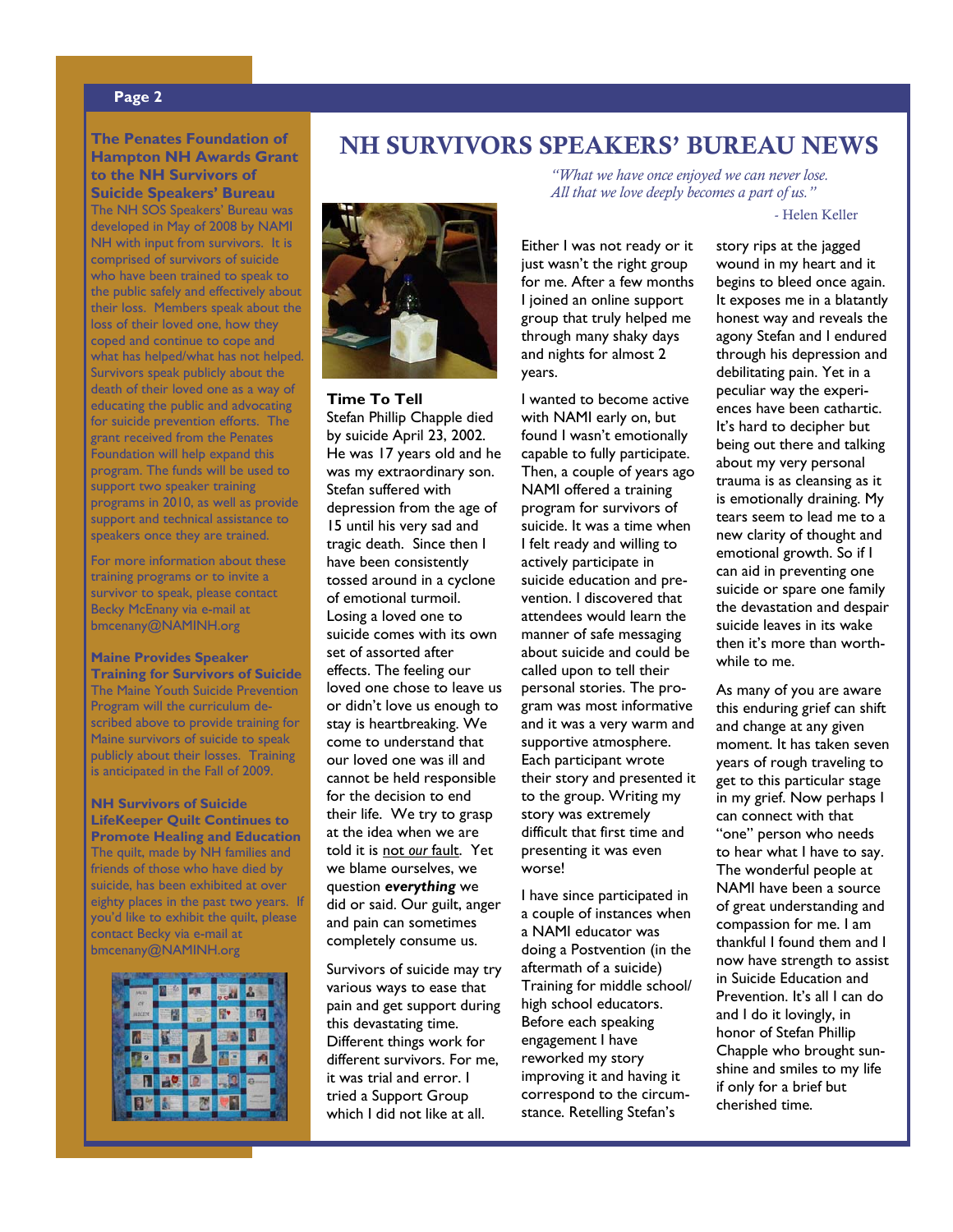# *Resources for Survivors of Suicide*

| NEW HAMPSHIRE SURVIVORS OF SUICIDE SUPPORT GROUPS                                                                                                                                                             |                                                                 |                                 |                                                                                                                      |                                                                      |                                                                                                      |
|---------------------------------------------------------------------------------------------------------------------------------------------------------------------------------------------------------------|-----------------------------------------------------------------|---------------------------------|----------------------------------------------------------------------------------------------------------------------|----------------------------------------------------------------------|------------------------------------------------------------------------------------------------------|
| <b>Town/Location</b>                                                                                                                                                                                          | <b>Group Name</b>                                               |                                 |                                                                                                                      | <b>Times/Format</b>                                                  | <b>NH Contact Information</b>                                                                        |
| Concord<br>National Alliance on Mental Illness NH                                                                                                                                                             | The Greater Concord Area Survivors<br>of Suicide Loss Group     |                                 | 2nd Thursday of month<br>6:30-8:00 pm<br>Peer facilitated                                                            |                                                                      | Lisa MacNaughton 736-8604<br>lisamac@metrocast.net                                                   |
| Exeter<br><b>Seacoast Hospice</b>                                                                                                                                                                             | Healing After Suicide for Children and<br><b>Families</b>       |                                 | Adult: 6-week closed groups offered<br>every other month.<br>Children: 10-week closed groups<br>offered twice a year |                                                                      | 1-800-416-9207                                                                                       |
| Gorham<br><b>Family Resource Center</b>                                                                                                                                                                       | North Country SOS Support Group                                 |                                 | <b>Varies</b><br>Peer facilitated                                                                                    |                                                                      | For more information, contact<br>bmcenany@naminh.org<br>1-800-242-6264                               |
| Hampstead<br><b>Hampstead Public Library</b>                                                                                                                                                                  | Coping with a Loved One's<br><b>Suicide</b>                     |                                 | Every Friday, 4:00-5:00pm                                                                                            |                                                                      | Dan Wells 329-5276<br>dwells5@comcast.net<br>http://nhcopingwithsuicide.com                          |
| Keene<br>The Samaritans, Inc.                                                                                                                                                                                 | A Safe Place                                                    |                                 | Every Thursday, 6:30-7:30pm                                                                                          |                                                                      | The Samaritans, Inc. 357-5510<br>www.samaritansnh.org                                                |
| Lebanon<br>Dartmouth Hitchcock Medical Center                                                                                                                                                                 | <b>Upper Valley SOS Support Group</b>                           |                                 | Call for Information<br>Peer facilitated                                                                             |                                                                      | 1-800-639-6095 (toll-free, 24/7)<br>They will provide local leader contact info.<br>uvsos@valley.net |
| <b>Greater Nashua Area</b><br>Merrimack Home Health and Hospice                                                                                                                                               | The Greater Nashua Area Grieving<br><b>Survivors of Suicide</b> |                                 | 1st Wednesday of month<br>6:30-8:00 pm<br>Peer facilitated                                                           |                                                                      | Maureen Sloan 578-5966<br>Diane McEntee 673-7425<br>978-7848 (cell)                                  |
| Peterborough / The Samaritans, Inc.                                                                                                                                                                           | A Safe Place                                                    |                                 | Weekly                                                                                                               |                                                                      | The Samaritans, Inc. 357-5510<br>www.samaritansnh.org                                                |
| Plymouth<br><b>Varies</b>                                                                                                                                                                                     | <b>Plymouth Region SOSL</b>                                     |                                 | <b>Varies</b><br><b>Peer facilitated</b>                                                                             |                                                                      | Marcia VanderMast 764-4352 (evenings or<br>leave message)<br>Sue Brothers 481-0502                   |
| Nationwide                                                                                                                                                                                                    | <b>Friends for Survival</b>                                     |                                 | <b>Telephone Support</b>                                                                                             |                                                                      | 1-800-646-7322<br>Leave message for call back                                                        |
| I**If you are interested in starting a SOS support group in your area or would like more information about existing groups, please contact<br>Becky McEnany at 225-5359 or via e-mail at bmcenany @naminh.org |                                                                 |                                 |                                                                                                                      |                                                                      |                                                                                                      |
| <b>INTERNET RESOURCES FOR SURVIVORS</b>                                                                                                                                                                       |                                                                 |                                 |                                                                                                                      |                                                                      |                                                                                                      |
| National Alliance on Mental Illness - New Hampshire                                                                                                                                                           |                                                                 | www.TheConnectProject.org       |                                                                                                                      | Click on survivors                                                   |                                                                                                      |
| American Foundation for the Prevention of Suicide (AFSP)                                                                                                                                                      |                                                                 | www.afsp.org                    |                                                                                                                      | Click on surviving suicide loss for general info/on-line support     |                                                                                                      |
| American Association of Suicidology (AAS)                                                                                                                                                                     |                                                                 | www.suicidology.org             |                                                                                                                      | Click on suicide loss survivors                                      |                                                                                                      |
| GriefNet-an online support group                                                                                                                                                                              |                                                                 | www.griefnet.org                |                                                                                                                      | Click on adult support groups, then unique losses                    |                                                                                                      |
| <b>Suicide Prevention Advocacy Network (SPAN)</b>                                                                                                                                                             |                                                                 | www.spanusa.org                 |                                                                                                                      | Click on survivor support or suicide prevention & survivor resources |                                                                                                      |
| SAVE-Suicide Awareness/Voices of Education                                                                                                                                                                    |                                                                 | www.save.org                    |                                                                                                                      | Click on coping with loss                                            |                                                                                                      |
| <b>Suicide Prevention Resource Network</b>                                                                                                                                                                    |                                                                 | www.sprc.org                    |                                                                                                                      |                                                                      |                                                                                                      |
| <b>Before Their Time</b><br>Music written/performed in memory of those who died young                                                                                                                         |                                                                 | www.beforetheirtime.org         |                                                                                                                      | All sales benefit hospice and suicide prevention efforts             |                                                                                                      |
| <b>Resources for Military and Veterans</b>                                                                                                                                                                    |                                                                 | www.taps.org                    |                                                                                                                      |                                                                      |                                                                                                      |
| EMERGENCY NUMBERS - For all urgent situations, call 911 or go to your local emergency room.                                                                                                                   |                                                                 |                                 |                                                                                                                      |                                                                      |                                                                                                      |
| <b>New Hampshire Hotlines:</b>                                                                                                                                                                                |                                                                 |                                 | <b>National Hotlines:</b>                                                                                            |                                                                      |                                                                                                      |
| The Samaritans, Inc. 24-hour Hotlines: 603-357-5505, 603-924-7000,<br>1-877-583-8336 (NH toll-free 24-hour hotline)                                                                                           |                                                                 |                                 | National Suicide Prevention Lifeline: 1-800-273-TALK (8255)                                                          |                                                                      |                                                                                                      |
| Headrest Teenline: 1-800-639-6095 (24-hour line)                                                                                                                                                              |                                                                 |                                 | Friends for Survival: 1-800-646-7322 (9 am-7pm PST, Noon-10 pm EST)                                                  |                                                                      |                                                                                                      |
| Headrest: 1-800-639-6095 (24 hour line)                                                                                                                                                                       |                                                                 | Military Hotline: 1-800-9598277 |                                                                                                                      |                                                                      |                                                                                                      |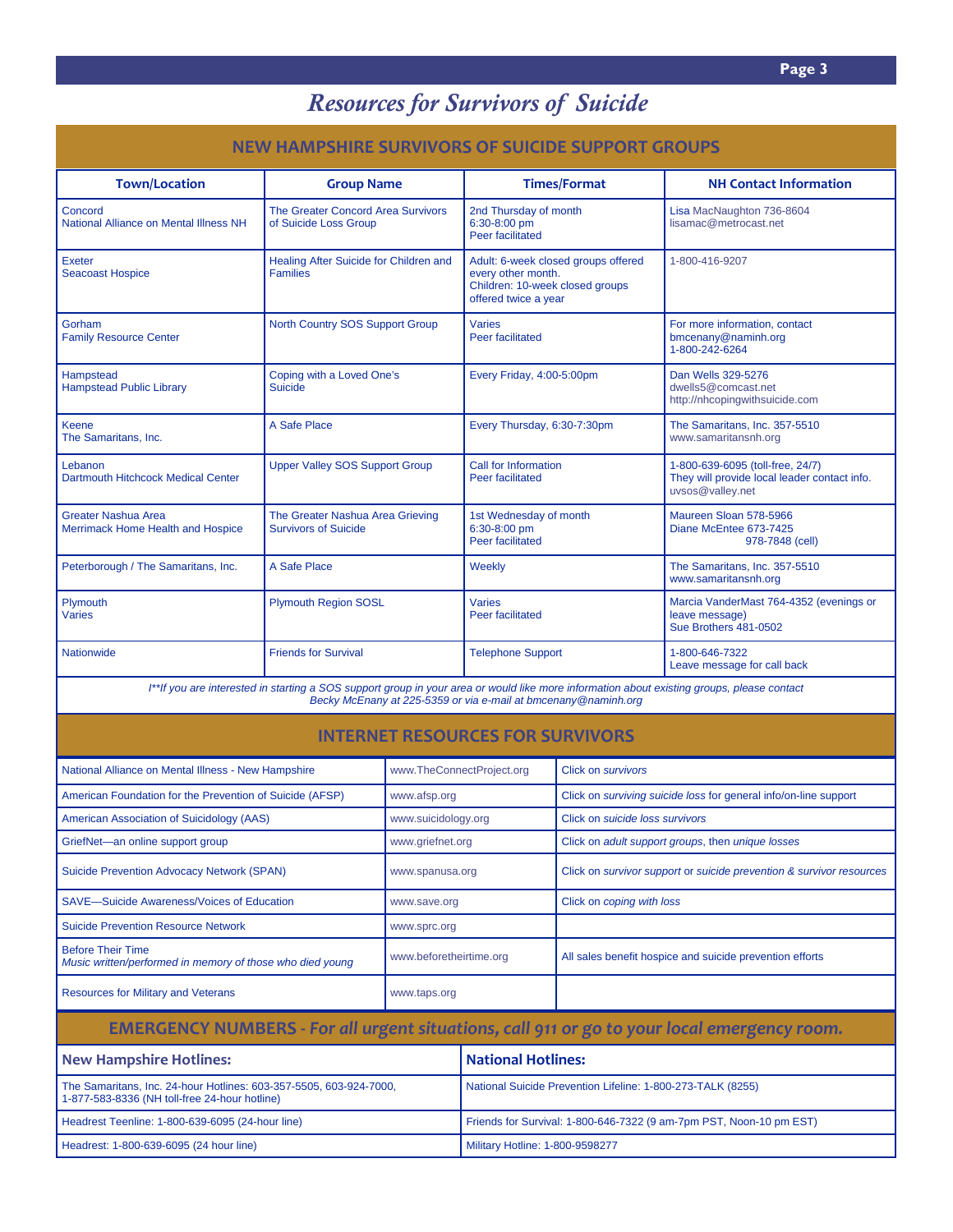#### **Page 4**

#### *Do You Want to Get Involved, but Don't Know Where to*

*Begin? Here are some ideas -* 

- 1. Attend an event (Walks, AFSP teleconference, YSPA conference).
- 2. Join the NH Survivor email list.
- 3. Participate in the Youth Suicide Prevention Assembly (YSPA).
- 4. Contribute to this newsletter.
- 5. Exhibit or transport the Lifekeeper Quilt.
- 6. Join the monthly survivor conference call.
- 7. Join the NAMI Survivor Walk Team.
- 8. Attend a support group or start your own.
- 9. Let us know about stories on suicide in your local papers.
- 10. Join the AFSP Survivor Outreach Program.
- 11. Join the NH Survivors Speaker Bureau.
- 12. Apply for CHH funds to start a new survivor resource.

**To get involved, please contact Becky McEnany at 225-5359, or via email -** 

bmcenany@naminh.org**.**



 15 Green Street Concord, NH 03301 603-225-5359 1-800-242-6264

# *Upcoming Survivor Events*

#### **American Foundation for Suicide Prevention (AFSP) Hosts NH Out of the Darkness Walks**

AFSP will host Out of the Darkness Walks for suicide prevention in Portsmouth on **Saturday, September 26th and October 31st in**  Hanover. All proceeds will benefit AFSP's suicide prevention efforts. Complete details and registration information are available on-line at www.outofthedarkness.org

#### **NAMI NH Raises Awareness and Funds for NH Suicide Prevention and Mental Illness**

Join us as we walk together again this year to raise awareness and funding for suicide prevention and mental illness. Everyone is welcome! The walk takes place on **Sunday, October 4th** on the grounds of New Hampshire Hospital in Concord. Check-in begins at 9:30 am. www.naminh.org

#### **"Under the Helmet:, Every Player**

**Counts"** professional quarterback and survivor Eric Hipple talks to high school and middle school students. **November 4th**, Email cynthia.j.lapointe@dartmouth.edu

#### **2009 Suicide Prevention Conference**

The Annual Conference will be held at the Loon Mountain Conference Center in Lincoln, NH on **November 6, 2009.** In addition to workshops, including a survivor workshop, nationally known survivor, speaker and professional quarterback, Eric Hipple, will tell his story. Email

#### elizabethfl@dhhs.state.nh.us

#### **National Survivors of Suicide Day AFSP Teleconference**

**Saturday, November 21st** marks the 11th annual AFSP Survivors of Suicide Teleconference. With financial support from the Seacoast AFSP Chapter and the NH Department of Health and Human Services, New Hampshire will be home to six teleconference sites (Concord, Durham, Lancaster, Nashua, Portsmouth, and Westmoreland). To register, or to obtain more information, please contact Becky McEnany via email at bmcenany@naminh.org or at 225-5359. You may also watch the webcast online from your home computer; register by going to www.afsp.org.





**2009/2010 NH SOS Community Calendar**  *(Please see information to the left for more information on these events.)* 

**9/26**: AFSP Out of Darkness Walk - **Portsmouth** 

**10/4**: NAMI NH Walks - Concord

**10/31**: AFSP Upper Valley NH Out of Darkness Walk - Hanover

**11/14**: "Under the Helmet, Every Player Counts" - Concord

**11/6**: NH Suicide Prevention Conference, Loon Conference Center - Lincoln

**11/21**: AFSP National Survivors of Suicide Day Teleconference with gatherings in Concord, Durham, Lancaster, Nashua, Portsmouth and Westmoreland

**Winter/Spring 2010:** Public speaking for Survivors Training

**August 2010**: Paddlepower/Firepower - West Central Behavioral Health

**The New Hampshire Suicide Survivors Network** is a coalition of suicide survivors, joined by some mental health professionals, that is helping to publicize local and national resources that provide support to survivors of suicide (SOS). The survivor network is focused on helping each other with the unique, profound, lingering grief that suicide subjects us to, and which those who have not experienced death by suicide cannot understand.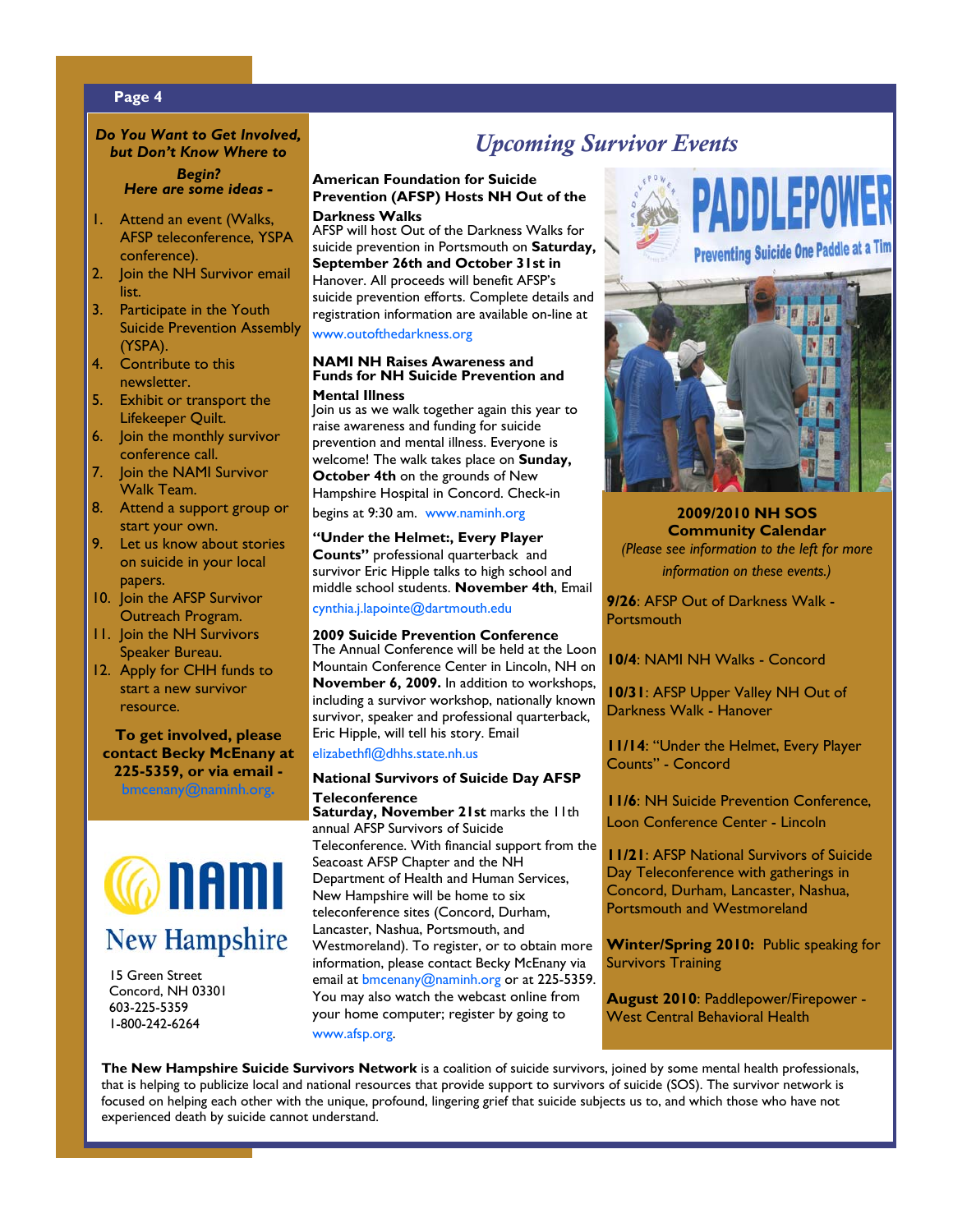# *New Survivor Resources*

#### **Clinicians as Survivors**

Although everyone in a helping profession/capacity is impacted by a client death, it can be especially difficult for those trained to conduct risk assessments. While acknowledging that we must do a much better job at familiarizing the general population on recognizing risk factors and warning signs for suicide – many non clinician survivors report they "never saw it coming" or it happened "without warning." By contrast, for those who have formal training in preventing suicide, the impact of a suicide death can be particularly devastating.

Clinicians who lose a client, friend or family member to suicide are often profoundly impacted. Any clinician and or supervisor who has been through this experience will tell you it can be a defining moment during a career. It has been described as "the most profoundly disturbing event of a professional career" (Hendin et. Al 2000). Clinicians go through many of the same grief reactions as family members such as shock, denial, and bewilderment and often guilt, shame, regret and self blame as well. Research indicates that in severe situations the clinician can have intrusive and reoccurring thoughts which can persist and rise to the level of a Post Traumatic Stress reaction.

Few resources are available specifically for clinicians who survive a suicide death. NAMI NH's Connect Suicide Prevention Project has postvention training for mental health providers which includes specific protocols for client suicides for organizations as well as private providers. Nationally, the American Association of Suicidology (AAS) has a user group to share information and support. This group is moderated by Nina Gutin and Vanessa McGann who are both psychologists/survivors and whose work and advocacy in this have increased awareness and decreased stigma in this area and from which a lot of the information in this article is drawn. For more information on this user group go to: http:// mypage.iusb.edu/~jmcintos/ therapists\_mainpg.htm.

*(To read this article by Kenneth Norton, LICSW in it's entirety, please go to www.naminh.org.)* 

## **Greater Nashua Area Grieving Survivors of Suicide Support Group**

*By Maureen Sloan*

It's been almost a year now that the Nashua area Survivors of Suicide have met at the Home Health and Hospice office on Continental Blvd in Merrimack.

 There is, unfortunately, a need in this area of New Hampshire to have such a gathering place. Loved ones of those who have died by suicide can meet and be

supported by each other. Each month, at least one new person has attended this small intimate group, some returning often, just to be with those who have experienced the same type of grief.

 Diane McEntee and I had the opportunity to attend an intensive training workshop on "grief after suicide" sponsored by AFSP, The American Foundation of Suicide Prevention and NAMI, The National Alliance for Mental Illness. Deb Pelletier, the bereavement co-coordinator of Home Health and Hospice, has also been a tremendous support.

 The meetings are informal, but with guidelines, which offer a safe place for sharing, listening and especially compassion. The goal is to continue our journey with courage and hope for meaning in our lives as we progress and yes, regress at times, on this mission to live well…….

"To speak your name and share your story, for we are the caretakers of your memory."

#### **Samaritans Update**

Newly hired Executive Director, Christine Brehms, plans to increase the number of Samaritans survivor support groups, adding a new group in Peterborough to the already existing Keene group. Both groups will meet weekly and are open format. Samaritans also unveiled a new Facebook page in August of 2009 to increase participation and communication with survivors. Samaritans will again collaborate with AFSP, NAMI and DHHS to host an AFSP teleconference site in Westmoreland, NH. For more information on any of their programs, please go to

www.samaritansnh.org

# **Page 5**

**SUPPORT FOR YOUTH** 

The following is a list of websites and groups in NH that assist with children's grief, but are not necessarily specific to suicide loss.

#### **NATIONAL**

Survivors Road2Healing.com Resources for Children and Teens specific to suicide loss , http://www.road2healing.com/children.html

GriefNet - an online general grief support group for kids and teens. www.griefnet.org

#### **NEW HAMPSHIRE**

Bridges for Children and Teens- Seacoast Hospice Exeter, NH, 603-778-7391, http:// www.seacoasthospice.org/grief/bridges.cfm

Children's Good Grief Program, Home Health & Hospice Care Nashua, NH, 800- 887-5973, http://www.hhhc.org.

servicessupport\_groups.php

GAPS (Grieving Assistance Program for Children) & Camp Purple Parachute Victims, Inc Rochester, NH, 603-335-7777,

#### www.victimsinc.org

Mountain of Hope, Center Ossipee, NH , 603-569-2729 Ext 230, http://

www.vnahospice.net/news\_events.htm

Pete's Place - Wentworth-Douglass Hospital Dover, NH, 603-740-2689, http://

www.wdhospital.com/body.cfm?id=181

Stepping Stones - VNA of Manchester & Southern NH, Inc., Manchester, NH, 603- 663-4005, www.manchestervna.org/

hospice\_support\_groups.asp

#### **Catherine Greenleaf to Produce CD to Promote Healing**

NH resident Catherine Greenleaf has produced a positive affirmation spoken word CD with healing music, designed to rebuild one's self-esteem after a suicide loss. The title is *TODAY, I AM HEALING*. http://www.healingthehurtspirit.com.